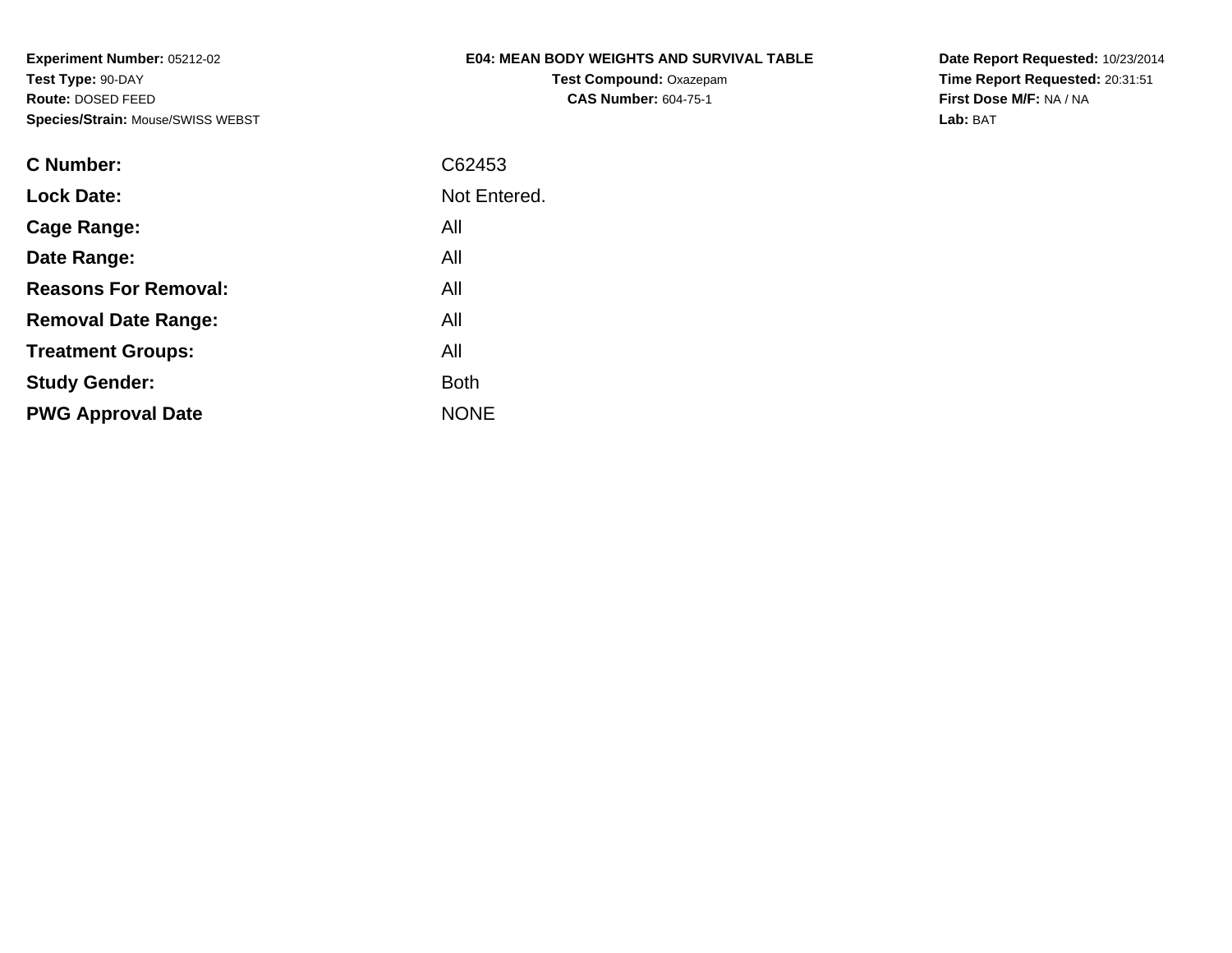## **E04: MEAN BODY WEIGHTS AND SURVIVAL TABLE**

**Test Compound:** Oxazepam**CAS Number:** 604-75-1

**Date Report Requested:** 10/23/2014**Time Report Requested:** 20:31:51**First Dose M/F:** NA / NA**Lab:** BAT

### **MALE**

| <b>DAY</b>                | 0 PPM |                           |         |       | <b>625 PPM</b> |                |         |       | <b>1250 PPM</b> |                 |     |       | <b>2500 PPM</b> |    |          |
|---------------------------|-------|---------------------------|---------|-------|----------------|----------------|---------|-------|-----------------|-----------------|-----|-------|-----------------|----|----------|
|                           | WT(g) | $\boldsymbol{\mathsf{N}}$ |         | WT(g) | % OF CNTL N    |                |         | WT(g) | % OF CNTL N     |                 |     | WT(g) | % OF CNTL N     |    |          |
| $\mathbf{1}$              | 26.0  | 20                        |         | 26.1  | 100.3          | 20             |         | 26.2  | 100.8           | 20              |     | 26.0  | 100.0           | 20 |          |
| 8                         | 27.2  | $15$ (l)                  |         | 29.4  | 107.7          | 14             | $(I)^*$ | 29.2  | 107.2           | 15 <sub>1</sub> | (1) | 29.0  | 106.5           |    | $15$ (I) |
| 9                         |       |                           |         | 26.9  |                |                | $\star$ |       |                 |                 |     |       |                 |    |          |
| $15\,$                    | 29.1  | 15                        |         | 31.9  | 109.4          | 15             |         | 31.5  | 108.2           | 15              |     | 31.6  | 108.3           | 15 |          |
| 22                        | 29.9  | 15                        |         | 32.3  | 108.1          | 15             |         | 32.2  | 107.4           | 15              |     | 32.6  | 109.0           | 15 |          |
| 29                        | 30.4  | 15                        |         | 33.2  | 109.3          | 15             |         | 33.2  | 109.1           | 15              |     | 32.9  | 108.3           | 15 |          |
| 30                        |       |                           |         |       |                |                |         |       |                 |                 |     |       |                 |    |          |
| 36                        | 30.8  | 15                        |         | 33.7  | 109.4          | 15             |         | 33.3  | 108.0           | 15              |     | 33.6  | 109.1           | 15 |          |
| 43                        | 30.8  | 15                        |         | 33.4  | 108.4          | 15             |         | 33.3  | 108.1           | 15              |     | 33.7  | 109.2           | 15 |          |
| 50                        | 31.6  | 15                        |         | 34.5  | 109.2          | 15             |         | 33.7  | 106.7           | 15              |     | 34.7  | 109.8           | 15 |          |
| 57                        | 32.6  | 15                        |         | 35.4  | 108.7          | 13             | $\star$ | 33.8  | 103.7           | 15              |     | 35.4  | 108.7           | 15 |          |
| 58                        |       |                           |         | 32.2  |                | $\overline{2}$ | $\star$ |       |                 |                 |     |       |                 |    |          |
| 64                        | 33.5  | 15                        |         | 35.9  | 106.9          | 14             | $\star$ | 34.7  | 103.6           | 15              |     | 35.8  | 106.9           | 15 |          |
| 65                        |       |                           |         |       |                |                |         |       |                 |                 |     |       |                 |    |          |
| $71$                      | 33.8  | 15                        |         | 36.4  | 107.8          | 14             |         | 35.3  | 104.5           | 15              |     | 36.6  | 108.2           | 15 |          |
| 78                        | 33.8  | 9                         | $(I)^*$ | 36.6  | 108.6          | 9              | (1)     | 34.3  | 101.7           | 10 <sup>°</sup> | (1) | 37.5  | 110.9           |    | $10$ (l) |
| 79                        | 32.1  | $\mathbf{1}$              | $\star$ |       |                |                |         |       |                 |                 |     |       |                 |    |          |
| 85                        | 34.1  | 10                        |         | 37.1  | 109.0          | 9              |         | 34.7  | 101.8           | 10              |     | 37.5  | 110.0           | 10 |          |
| 86                        |       |                           |         |       |                |                |         |       |                 |                 |     |       |                 |    |          |
| 92                        | 35.3  | 10                        |         | 38.0  | 107.5          | 9              |         | 34.4  | 97.5            | 10              |     | 38.1  | 107.9           | 10 |          |
| <b>TERM</b><br><b>SAC</b> | 35.8  | 10                        |         | 38.5  | 107.7          | 9              |         | 35.2  | 98.4            | 10              |     | 38.2  | 106.8           | 10 |          |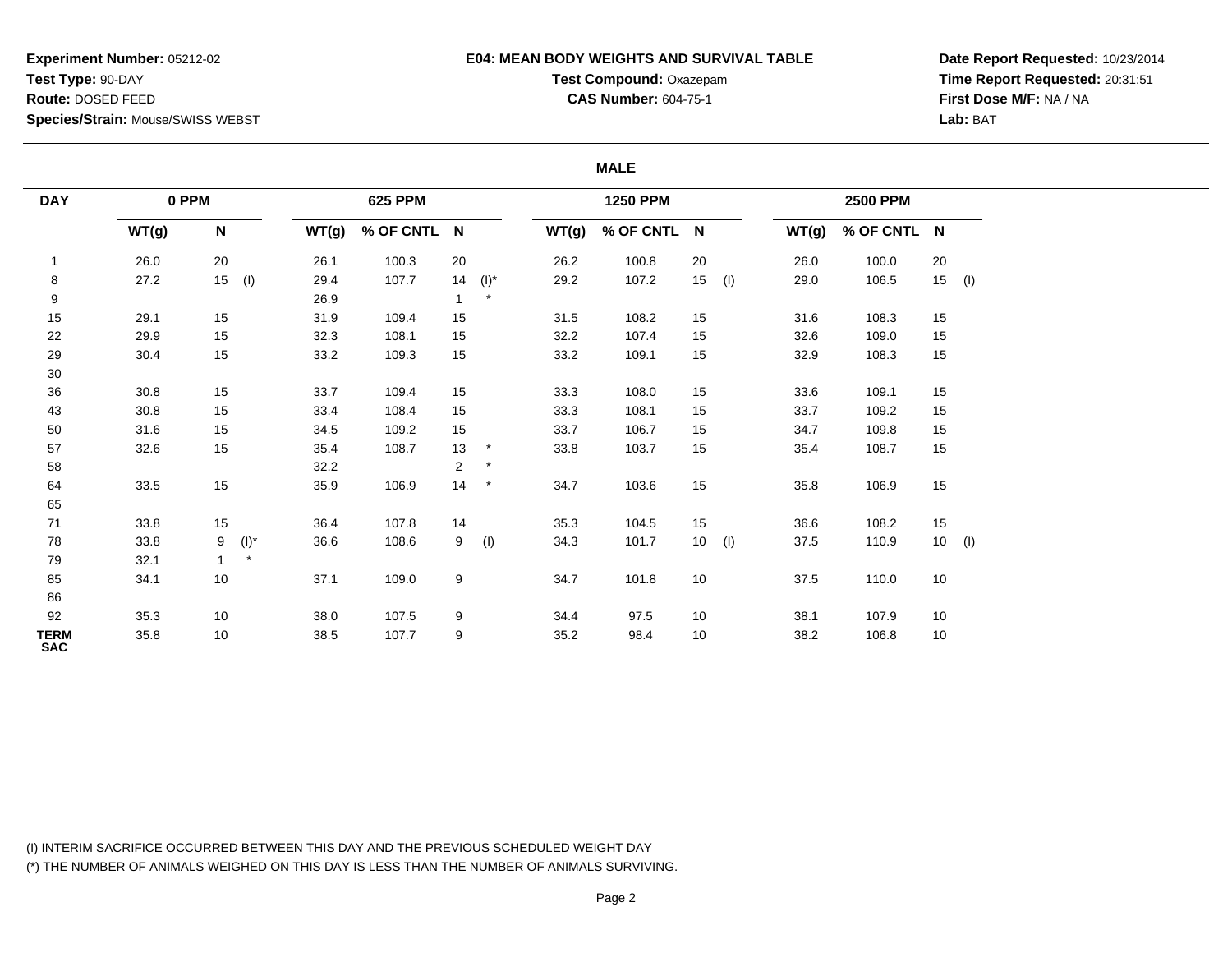### **E04: MEAN BODY WEIGHTS AND SURVIVAL TABLE**

**Test Compound:** Oxazepam**CAS Number:** 604-75-1

**Date Report Requested:** 10/23/2014**Time Report Requested:** 20:31:51**First Dose M/F:** NA / NA**Lab:** BAT

#### **MALE**

| <b>DAY</b>                |       | <b>5000 PPM</b> |                 |          |       | 10,000 PPM  |                |                  |
|---------------------------|-------|-----------------|-----------------|----------|-------|-------------|----------------|------------------|
|                           | WT(g) | % OF CNTL N     |                 |          | WT(g) | % OF CNTL N |                |                  |
| $\overline{1}$            | 25.8  | 99.2            | 20              |          | 26.1  | 100.3       | 20             |                  |
| $\bf8$                    | 28.8  | 105.8           | 15              | (1)      | 27.8  | 101.9       |                | $15$ (I)         |
| $\boldsymbol{9}$          |       |                 |                 |          |       |             |                |                  |
| 15                        | 31.8  | 109.0           | 15              |          | 30.6  | 105.1       | 15             |                  |
| 22                        | 32.0  | 107.0           | 15              |          | 31.7  | 106.1       | 15             |                  |
| 29                        | 32.7  | 107.7           | 15              |          | 32.4  | 106.7       | 14             | $\mathcal{A}$    |
| 30 <sub>o</sub>           |       |                 |                 |          | 24.9  |             | $\mathbf{1}$   | $\quad \, \star$ |
| 36                        | 32.7  | 106.0           | 15              |          | 32.4  | 105.1       | 15             |                  |
| 43                        | 33.1  | 107.5           | 15              |          | 32.3  | 104.7       | 15             |                  |
| 50                        | 33.7  | 106.6           | 15              |          | 32.5  | 103.0       | 15             |                  |
| 57                        | 34.0  | 104.2           | 15              |          | 33.5  | 102.7       | 15             |                  |
| 58                        |       |                 |                 |          |       |             |                |                  |
| 64                        | 34.7  | 103.6           | 15              |          | 33.9  | 100.9       | 14             | $\star$          |
| 65                        |       |                 |                 |          | 32.3  |             | $\overline{1}$ | $\star$          |
| 71                        | 35.0  | 103.6           | 15              |          | 34.5  | 102.2       | 15             |                  |
| 78                        | 34.8  | 102.9           | 10 <sup>1</sup> | (1)      | 34.3  | 101.7       |                | $10$ (l)         |
| 79                        |       |                 |                 |          |       |             |                |                  |
| 85                        | 35.0  | 102.8           | 9               | $^\star$ | 34.7  | 101.7       | 10             |                  |
| 86                        | 31.6  |                 | $\mathbf{1}$    | $\star$  |       |             |                |                  |
| 92                        | 35.1  | 99.2            | 10              |          | 35.1  | 99.3        | 10             |                  |
| <b>TERM</b><br><b>SAC</b> | 35.5  | 99.3            | 10              |          | 35.4  | 98.9        | 10             |                  |

# \*\*\*END OF MALE DATA\*\*\*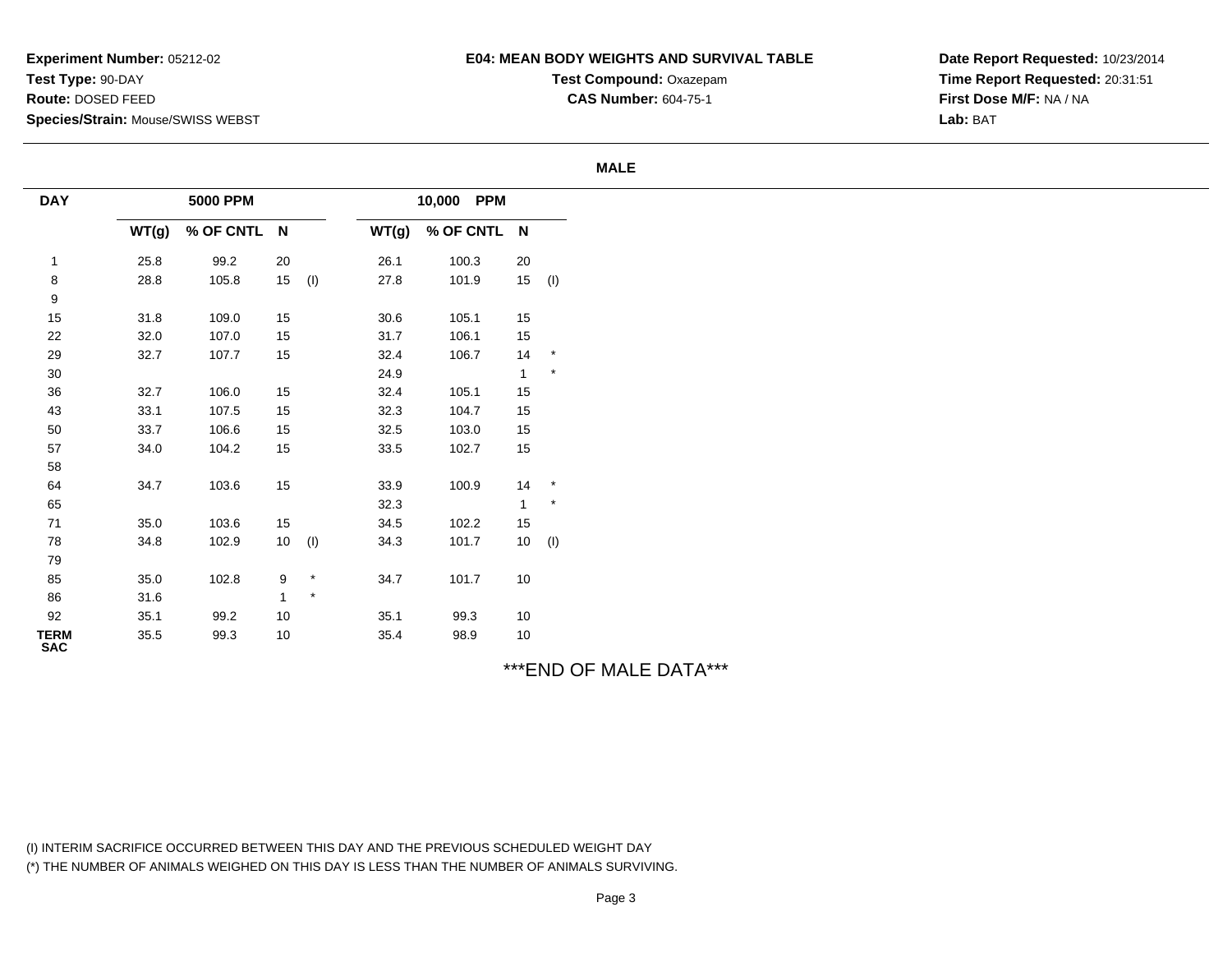## **E04: MEAN BODY WEIGHTS AND SURVIVAL TABLE**

**Test Compound:** Oxazepam**CAS Number:** 604-75-1

**Date Report Requested:** 10/23/2014**Time Report Requested:** 20:31:51**First Dose M/F:** NA / NA**Lab:** BAT

#### **FEMALE**

| <b>DAY</b>                | 0 PPM |                           |         |       | <b>625 PPM</b> |                |          |       | <b>1250 PPM</b> |              |         |       | <b>2500 PPM</b> |              |          |
|---------------------------|-------|---------------------------|---------|-------|----------------|----------------|----------|-------|-----------------|--------------|---------|-------|-----------------|--------------|----------|
|                           | WT(g) | $\boldsymbol{\mathsf{N}}$ |         | WT(g) | % OF CNTL N    |                |          | WT(g) | % OF CNTL N     |              |         | WT(g) | % OF CNTL N     |              |          |
| 1                         | 21.7  | 20                        |         | 22.0  | 101.2          | 20             |          | 22.1  | 102.0           | 20           |         | 22.1  | 101.9           | 20           |          |
| $\bf 8$                   | 22.8  | $15$ (l)                  |         | 25.3  | 111.1          |                | $15$ (I) | 25.7  | 112.8           | 14           | $(I)^*$ | 25.5  | 111.6           |              | $15$ (I) |
| 9                         |       |                           |         |       |                |                |          | 21.8  |                 |              | $\star$ |       |                 |              |          |
| 15                        | 23.9  | 15                        |         | 26.4  | 110.7          | 15             |          | 26.5  | 110.9           | 15           |         | 26.6  | 111.2           | 15           |          |
| 16                        |       |                           |         |       |                |                |          |       |                 |              |         |       |                 |              |          |
| 22                        | 24.9  | 15                        |         | 27.4  | 110.2          | 13             | $\star$  | 27.4  | 110.1           | 15           |         | 27.6  | 110.8           | 15           |          |
| 23                        |       |                           |         | 25.4  |                | $\overline{2}$ | $\star$  |       |                 |              |         |       |                 |              |          |
| 29                        | 25.6  | 15                        |         | 28.1  | 109.7          | 15             |          | 28.3  | 110.5           | 15           |         | 28.6  | 111.5           | 15           |          |
| $36\,$                    | 26.0  | 14                        | $\star$ | 29.1  | 112.1          | 15             |          | 28.8  | 111.0           | 13           | $\star$ | 29.1  | 112.1           | 15           |          |
| 37                        | 25.5  | $\mathbf{1}$              | $\star$ |       |                |                |          | 30.0  | 117.6           | $\mathbf{1}$ | $\star$ |       |                 |              |          |
| 43                        | 27.0  | 15                        |         | 29.6  | 109.7          | 15             |          | 29.2  | 108.3           | 13           | $\star$ | 29.4  | 108.8           | 15           |          |
| 44                        |       |                           |         |       |                |                |          | 28.9  |                 |              | $\star$ |       |                 |              |          |
| 50                        | 27.3  | 15                        |         | 30.3  | 111.2          | 15             |          | 30.0  | 110.0           | 14           |         | 30.1  | 110.1           | 15           |          |
| 51                        |       |                           |         |       |                |                |          |       |                 |              |         |       |                 |              |          |
| 57                        | 27.7  | 15                        |         | 31.0  | 112.0          | 15             |          | 30.5  | 110.3           | 14           |         | 30.7  | 110.9           | 15           |          |
| 64                        | 28.3  | 15                        |         | 31.3  | 110.7          | 15             |          | 31.3  | 110.5           | 14           |         | 31.3  | 110.6           | 14           | $\star$  |
| 65                        |       |                           |         |       |                |                |          |       |                 |              |         | 34.7  |                 | $\mathbf{1}$ | $\star$  |
| 71                        | 28.6  | 15                        |         | 31.7  | 110.9          | 15             |          | 31.6  | 110.5           | 14           |         | 31.8  | 111.5           | 15           |          |
| 78                        | 29.1  | $10$ (l)                  |         | 31.8  | 109.0          |                | $10$ (I) | 31.6  | 108.3           | 9            | (1)     | 32.3  | 110.8           | 9            | $(I)^*$  |
| 79                        |       |                           |         |       |                |                |          |       |                 |              |         | 26.3  |                 | $\mathbf{1}$ | $\star$  |
| 85                        | 29.0  | 10                        |         | 31.8  | 109.5          | 10             |          | 31.9  | 109.9           | 9            |         | 32.4  | 111.6           | 9            | $\star$  |
| 86                        |       |                           |         |       |                |                |          |       |                 |              |         | 26.0  |                 | $\mathbf 1$  | $\star$  |
| 92                        | 29.9  | 10                        |         | 32.3  | 108.0          | 10             |          | 31.9  | 106.7           | 9            |         | 32.5  | 108.6           | 10           |          |
| <b>TERM</b><br><b>SAC</b> | 29.8  | 10                        |         | 32.0  | 107.3          | 10             |          | 31.3  | 105.2           | 9            |         | 32.2  | 108.0           | 10           |          |